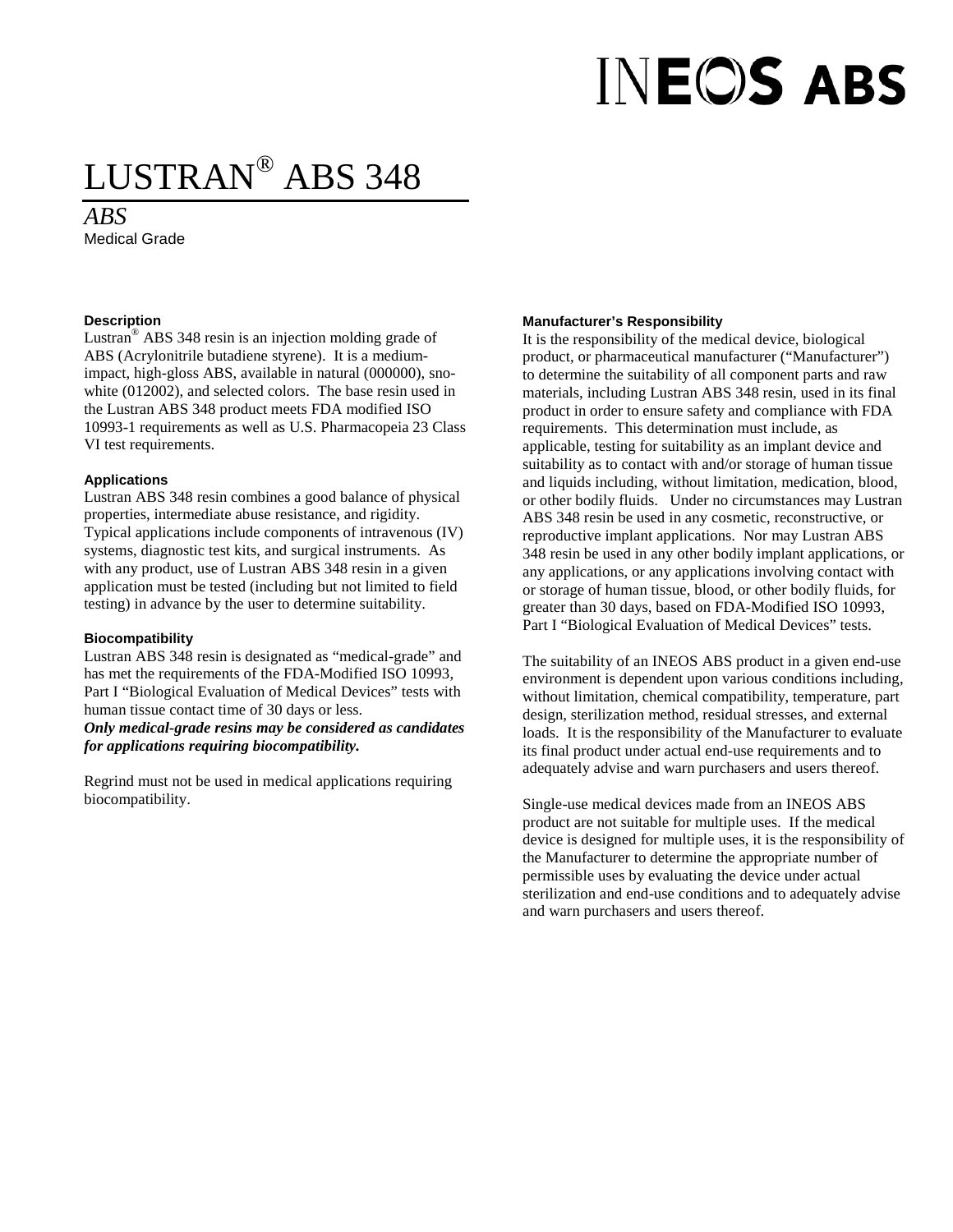#### **Sterilization**

Parts molded from Lustran ABS 348 resin are able to be sterilized using radiation or ethylene oxide. Steam sterilization is not suitable due to the resin's insufficient heat resistance. The sterilization method and the number of sterilization cycles a part made from Lustran ABS 348 resin can withstand will vary depending upon type/grade of resin, part design, processing parameters, sterilization temperature, and chemical environment. Therefore, the Manufacturer must evaluate each device to determine the sterilization method and the number of permissible sterilization cycles appropriate for actual end-use requirements and must adequately advise and warn purchasers and users thereof.

#### **Drying**

Drying prior to processing is recommended in a desiccant dehumidifying hopper dryer. An inlet air dew point of -20°F (-29°C) or below is recommended to achieve a moisture content ≤0.1%. Typical drying conditions are 2 hours at 180° - 190°F (82° - 88°C). Drying for 4 hours at 160° -  $170^{\circ}$ F (71° - 77°C) is also adequate.

#### **Processing**

A reciprocating screw injection molding machine is preferred. A general-purpose screw with a 2.5:1 compression ratio is suggested. A minimum L/D ratio of 20:1 will ensure melt homogeneity.

Use minimum melt temperature with minimum barrel residence time, consistent with good part quality. To avoid excessive residence time in the barrel, volume and weight of the shot should be balanced against barrel capacity and injection stroke. A shot weight-to-machine capacity ratio of  $0.5 - 0.75$  is recommended. A mold temperature of  $110^{\circ}$  -150°F (43° - 66°C) is recommended for development of maximum gloss and strength, with the hotter end of this range preferred.

Typical processing parameters are noted below. Actual processing conditions will depend on machine size, mold design, material residence time, and shot size.

#### **Typical Injection Molding Conditions**

Additional information on processing may be obtained by contacting an INEOS ABS technical service representative.

#### **Regulatory Compliance Information**

Some of the end uses of the product described in this bulletin must comply with applicable regulations, such as FDA, NSF, USDA, and CPSC. If you have any questions on the regulatory status of this product, contact your INEOS ABS representative or Regulatory Affairs Manager at INEOS ABS.

#### **Health and Safety Information**

Appropriate literature has been assembled which provides information concerning the health and safety precautions that must be observed when handling the INEOS ABS products mentioned in this publication. For materials mentioned which are not INEOS ABS products, appropriate industrial hygiene and other safety precautions recommended by their manufacturers should be followed. Before working with any of these products, you must read and become familiar with the available information on their hazards, proper use, and handling. This cannot be overemphasized. Information is available in several forms, *e.g., material safety data sheets and product labels*. Consult your INEOS ABS representative or contact the Product Safety and Regulatory Affairs Department at INEOS ABS.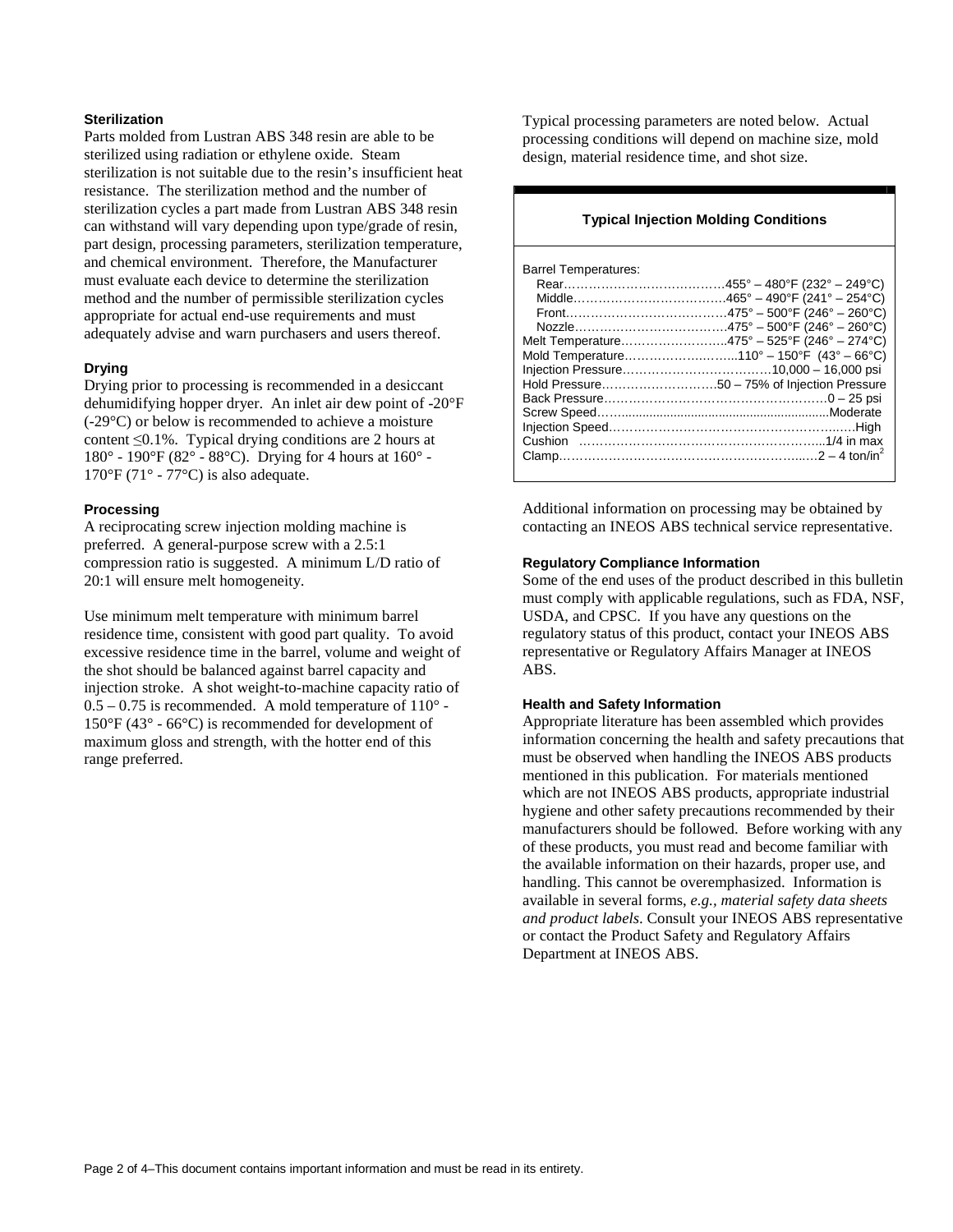|                                         |                               | Lustran <sup>®</sup> ABS 348<br><b>Resin</b><br>U.S.<br>SI |                            |
|-----------------------------------------|-------------------------------|------------------------------------------------------------|----------------------------|
| <b>Typical Properties*</b>              | <b>ASTM</b>                   |                                                            |                            |
| for Natural Resin                       | <b>Test Method</b><br>(Other) | Conventional                                               | <b>Metric</b>              |
| General                                 |                               |                                                            |                            |
| <b>Specific Gravity</b>                 | D 792                         | 1.06                                                       |                            |
| Density                                 | D 792                         | $0.038$ lb/in <sup>3</sup>                                 | 1.06 $g/cm^{3}$            |
| Specific Volume                         | D 792                         | 26.1 in $^{3}$ /lb                                         | $0.94$ cm <sup>3</sup> /lb |
| Mold Shrinkage                          | D 955                         | $0.004 - 0.006$ in/in                                      | $0.004 - 0.006$ mm/mm      |
| Instron Rheology                        | D 3835                        | 210 lbs                                                    |                            |
| Melt Flow Rate at 230°C/3.8-kg Load     | D 1238                        | 5.0 g/10 min                                               |                            |
| Melt Flow Index at 220°C/10-kg Load     |                               | 14.0 g/10 min                                              |                            |
| <b>Mechanical</b>                       |                               |                                                            |                            |
| <b>Tensile Stress at Yield</b>          | D 638                         | 7,000 lb/in <sup>2</sup>                                   | 48 MPa                     |
| <b>Tensile Modulus</b>                  | D 638                         | 380,000 lb/in <sup>2</sup>                                 | 2.6 GPa                    |
| Flexural Stress at Yield                | D 790                         | 11,000 lb/in <sup>2</sup>                                  | 76 MPa                     |
| <b>Flexural Modulus</b>                 | D 790                         | 390,000 lb/in <sup>2</sup>                                 | 2.7 GPa                    |
| Impact Strength, Notched Izod:          | D 256                         |                                                            |                            |
| 0.125-in (3.2-mm) Thickness             |                               |                                                            |                            |
| 73°F (23°C)                             |                               | 4.0 ft $\cdot$ Ib/in                                       | $214$ J/m                  |
| -40°F (-40°C)                           |                               | $0.9$ ft $\cdot$ Ib/in                                     | 48 J/m                     |
| Rockwell Hardness, R Scale              | D 785                         | 112                                                        |                            |
| <b>Thermal</b>                          |                               |                                                            |                            |
| Deflection Temperature Under Load:      | D 648                         |                                                            |                            |
| 0.5-in (12.7-mm) Thickness              |                               |                                                            |                            |
| Unannealed                              |                               |                                                            |                            |
| 264 psi (1.82 MPa)                      |                               | 186°F                                                      | 86°C                       |
| 66 psi (0.46 MPa)                       |                               | 199°F                                                      | $93^{\circ}$ C             |
| Annealed                                |                               |                                                            |                            |
| 264 psi (1.82 MPa)                      |                               | $204^{\circ}F$                                             | $96^{\circ}$ C             |
| 66 psi (0.46 MPa)                       |                               | 212°F                                                      | $100^{\circ}$ C            |
| Coefficient of Linear Thermal Expansion | D 696                         | 4.5 E-05 in/in/°F                                          | 8.1 E-05 mm/mm/°C          |
| Vicat Softening Temperature, Rate B     | D 1525                        | 225°F                                                      | 107°C                      |
| <b>Flammability**</b>                   |                               |                                                            |                            |
| UL94 Flame Class:                       | (UL94)                        |                                                            |                            |
| 1.5-mm (0.059-in) Thickness             |                               | <b>HB Rating</b>                                           |                            |
| 3.0-mm (0.118-in) Thickness             |                               | <b>HB Rating</b>                                           |                            |
|                                         |                               |                                                            |                            |